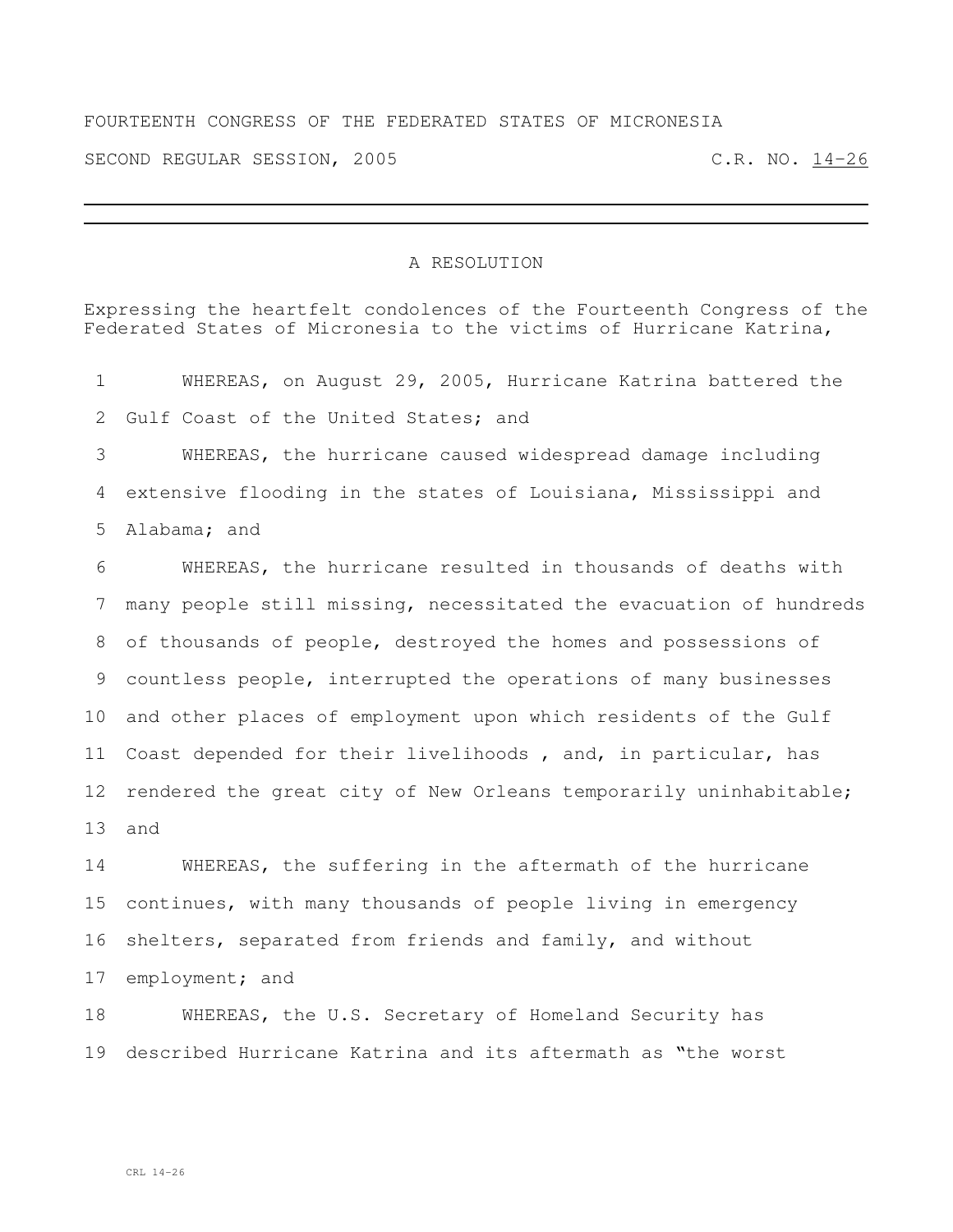catastrophe, or set of catastrophes" in U.S. history; and

 WHEREAS, the Federated States of Micronesia has enjoyed a long and close relationship with the United States of America and its people; now, therefore,

 BE IT RESOLVED by the Fourteenth Congress of the Federated States of Micronesia, Second Regular Session, 2005, that the Congress expresses its profound sympathy to the governments and people of the states of Louisiana, Mississippi and Alabama over the loss of life, livelihoods and property resulting from Hurricane Katrina;

 BE IT FURTHER RESOLVED that the Congress encourages continued efforts by the Government and people of the Federated States of Micronesia to assist in any way possible in the disaster recovery effort;

 BE IT FURTHER RESOLVED that the Congress urges the people of the Federated States of Micronesia to provide solace to those who have suffered and who continue to suffer as a result of Hurricane Katrina and to keep the plight of those affected by this disaster 19 in their thoughts and prayers;

- 
- 
- 
- 
-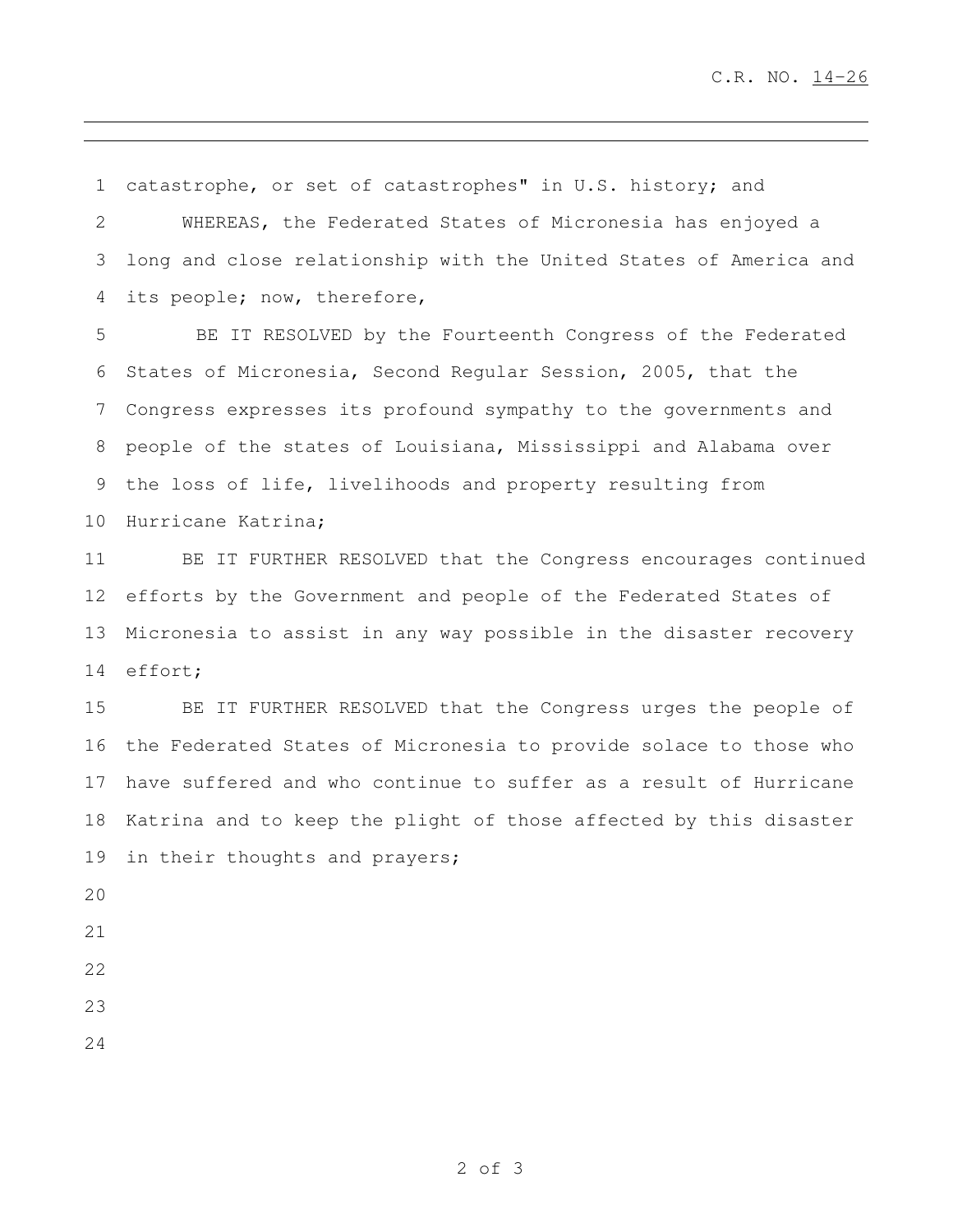| $\mathbf 1$    |                                                                    |
|----------------|--------------------------------------------------------------------|
| $\mathbf{2}$   |                                                                    |
| $\mathfrak{Z}$ | BE IT FURTHER RESOLVED that certified copies of this               |
| 4              | resolution be transmitted to the President of the Federated States |
| 5              | of Micronesia, the President of the United States, the governors   |
| 6              | of the states of Louisiana, Mississippi and Alabama, and the       |
| 7              | United States Ambassador to the Federated States of Micronesia.    |
| $\,8\,$        |                                                                    |
| 9              | Date: $9/19/05$ _______<br>Introduced by: /s/ Isaac V.             |
| 10             | <u>Figir</u>                                                       |
| 11             | Isaac V. Figir                                                     |
| 12             |                                                                    |
| 13             |                                                                    |
| 14             |                                                                    |
| 15             |                                                                    |
| 16             |                                                                    |
| 17             |                                                                    |
| 18             |                                                                    |
| 19             |                                                                    |
| 20             |                                                                    |
| 21             |                                                                    |
| 22             |                                                                    |
| 23             |                                                                    |
| 24             |                                                                    |